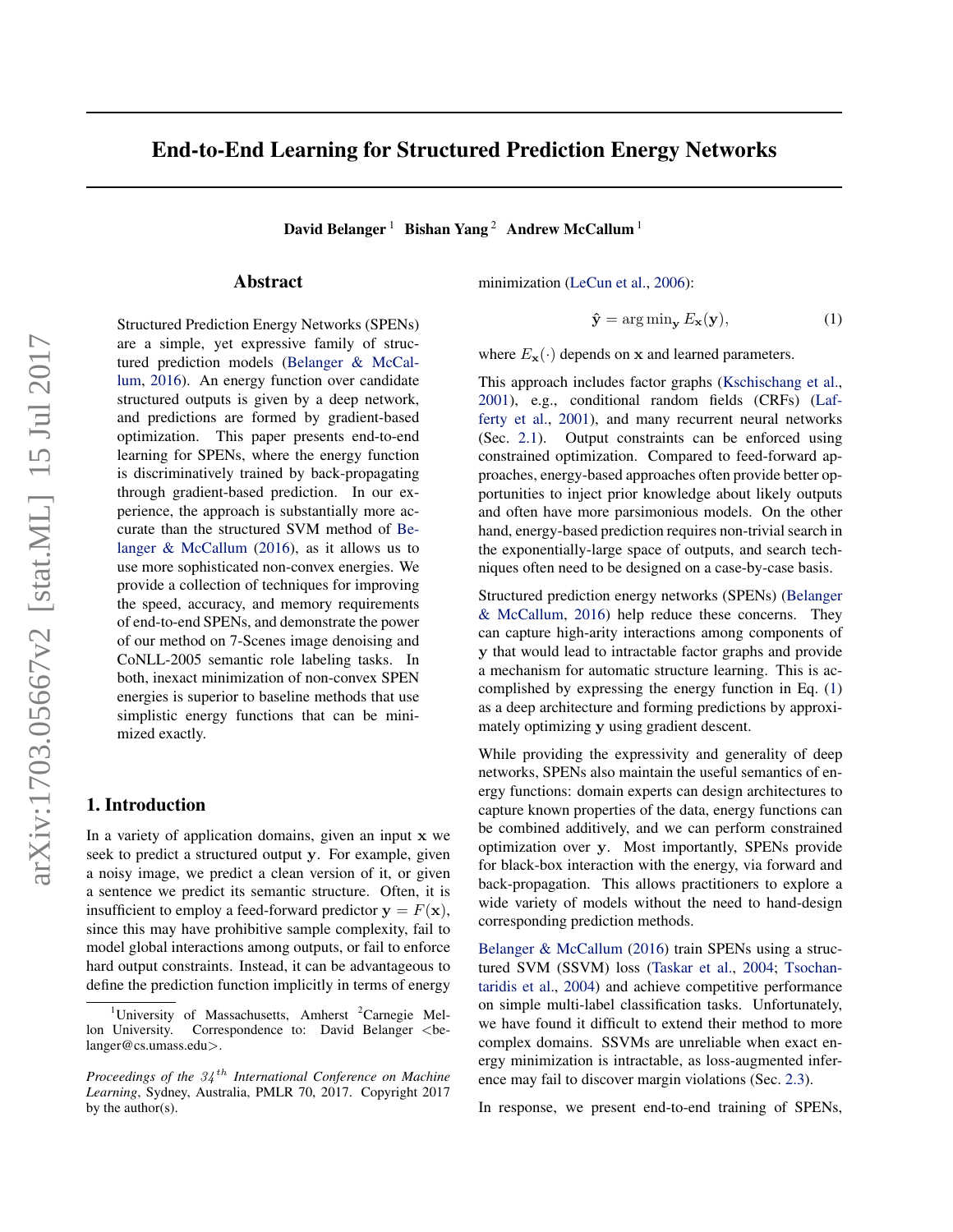<span id="page-1-0"></span>where one directly back-propagates through a computation graph that unrolls gradient-based energy minimization. This does not assume that exact minimization is tractable, and instead directly optimizes the practical performance of a particular approximate minimization algorithm. End-to-end training for gradient-based prediction was introduced in [Domke](#page-8-0) [\(2012\)](#page-8-0) and applied to deep energy models by [Brakel et al.](#page-8-0) [\(2013\)](#page-8-0). See Sec. [3](#page-2-0) for details.

When applying end-to-end training to SPENs for problems with sophisticated output structure, we have encountered a variety of technical challenges. The core contribution of this paper is a set of general-purpose solutions for overcoming these. Sec. [4.1](#page-3-0) alleviates the effect of vanishing gradients when training SPENs defined over the convex relaxation of discrete prediction problems. Sec. [4.2](#page-3-0) trains energies such that gradient-based minimization is fast. Sec. [4.3](#page-4-0) reduces SPENs' computation and memory overhead. Finally, Sec. [5](#page-4-0) provides practical recommendations for specific architectures, parameter tying schemes, and pretraining methods that reduce overfitting and improve efficiency.

We demonstrate the effectiveness of our SPEN training methods on two diverse tasks. We first consider depth image denoising on the 7-Scenes dataset [\(Newcombe et al.,](#page-9-0) [2011\)](#page-9-0), where we employ deep convolutional networks as priors over images. This provides a significant performance improvement, from 36.3 to 40.4 PSNR, over the recent work of [\(Wang et al.,](#page-10-0) [2016\)](#page-10-0), which unrolls more sophisticated optimization than us, but uses a simpler image prior. After that, we apply SPENs to semantic role labeling (SRL) on the CoNLL-2005 dataset (Carreras  $\&$  Màrquez, [2005\)](#page-8-0). The task is challenging for SPENs because the output is discrete, sparse, and subject to rigid non-local constraints. We show how to formulate SRL as a SPEN problem and demonstrate performance improvements over strong baselines that use deep features, but sufficiently simple energy functions that the constraints can be enforced using dynamic programming.

Despite substantial differences between the two applications, learning and prediction for all models is performed using the same gradient-based prediction and end-to-end learning code. This black-box interaction with the model provides many opportunities for further use of SPENs.

## 2. Structured Prediction Energy Networks

A SPEN is defined as an instance of Eq. [\(1\)](#page-0-0) where the energy is given by a deep neural network that provides a subroutine for efficiently evaluating  $\frac{d}{dy}E_{\mathbf{x}}(\mathbf{y})$  [\(Belanger &](#page-8-0) [McCallum,](#page-8-0) [2016\)](#page-8-0). Differentiability necessitates that the energy is defined on continuous inputs. Going forward, y will always be continuous. Prediction is performed by gradient-based optimization with respect to y.

This section first motivates the SPENs employed in this paper, by contrasting them with alternative energy-based approaches to structured prediction. Then, we present two families of methods for training energy-based structured prediction models that have been explored in prior work.

#### 2.1. Black-Box vs. Factorized Energy Functions

The definition of SPENs above is extremely general and includes many existing modeling techniques. However, both this paper and [Belanger & McCallum](#page-8-0) [\(2016\)](#page-8-0) depart from most prior work by employing monolithic energy functions that only provide forward and back-propagation.

This contrasts with the two principal families of energybased models in the literature, where the tractability of (approximate) energy minimization depends crucially on the factorization structure of the energy. First, *factor graphs* decompose the energy into a sum of functions defined over small sets of subcomponents of y [\(Kschischang et al.,](#page-9-0) [2001\)](#page-9-0). This structure provides opportunities for energy minimization using message passing, MCMC, or combinatorial solvers. Second, *autoregressive models*, such as recurrent neural networks (RNNs) assume an ordering on the components of y such that the energy for component  $y_i$  only depends on its predecessors. Approximate energy minimization can be performed using search in the space of prefixes of y using beam search or greedy search. See, for example, [Sutskever et al.](#page-9-0) [\(2014\)](#page-9-0).

By not relying on any such factorization when choosing learning and prediction algorithms for SPENs, we can consider much broader families of deep energy functions. We do not specify the interaction structure in advance, but instead learn it automatically by fitting a deep network. This can capture sophisticated global interactions among components of y that are difficult to represent using a factorized energy. Of course, the downside of such SPENs is that they provide few guarantees, particularly when employing nonconvex energies. Furthermore, for problems with hard constraints on outputs, the ability to do effective constrained optimization may have depended crucially on certain factorization structure.

#### 2.2. Learning as Conditional Density Estimation

One method for estimating the parameters of an energybased model  $E_{\mathbf{x}}(\mathbf{y})$  is to maximize the conditional likelihood of y:

$$
\mathbb{P}(\mathbf{y}|\mathbf{x}) \propto \exp(-E_{\mathbf{x}}(\mathbf{y})). \tag{2}
$$

Unfortunately, computing the likelihood requires the distribution's normalizing constant, which is intractable for black-box energies with no available factorization structure. In *contrastive backprop*, this is circumvented by performing contrastive divergence training, with Hamiltonian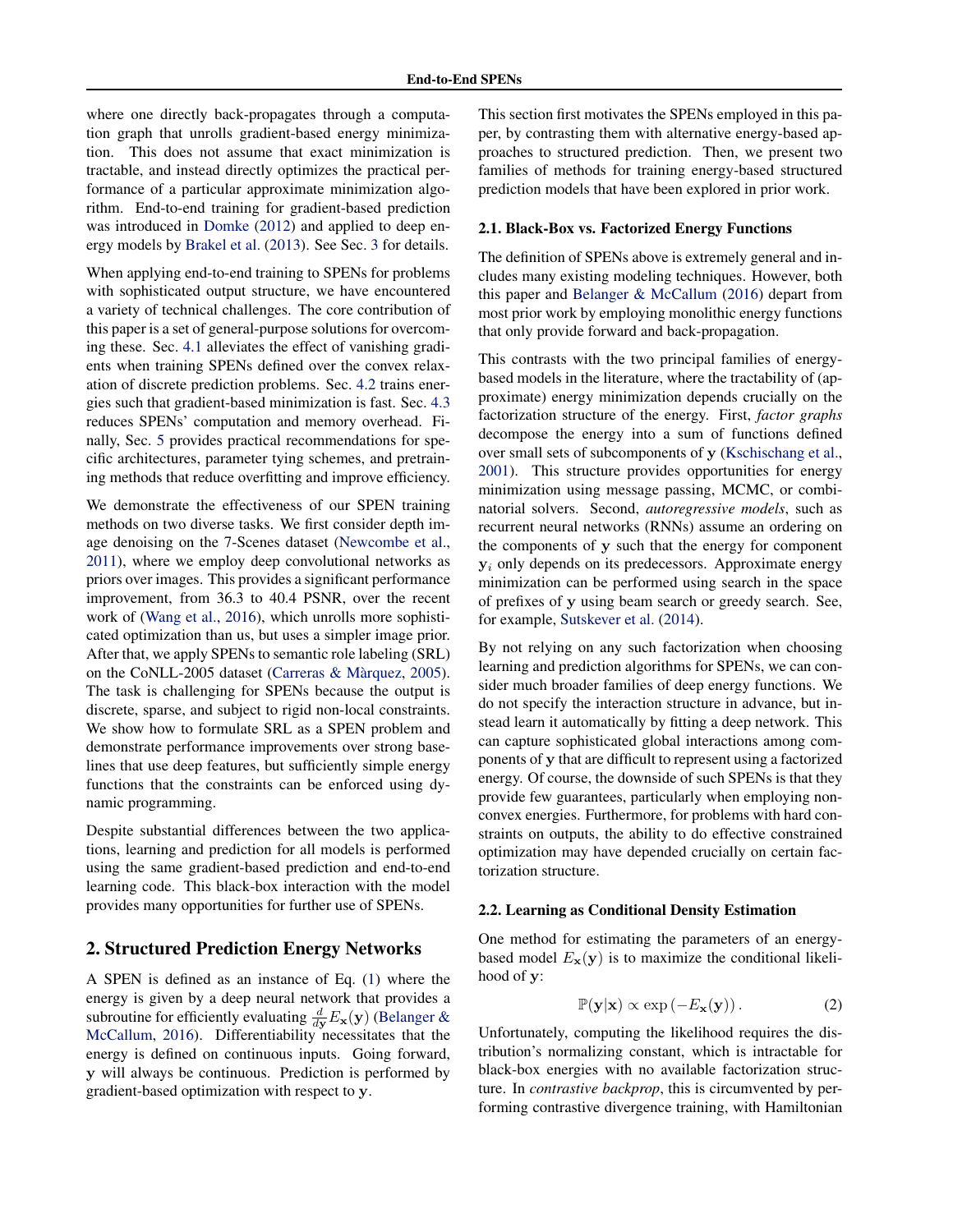<span id="page-2-0"></span>Monte Carlo sampling from the energy surface [\(Mnih &](#page-9-0) [Hinton,](#page-9-0) [2005;](#page-9-0) [Hinton et al.,](#page-9-0) [2006;](#page-9-0) [Ngiam et al.,](#page-9-0) [2011\)](#page-9-0). Recently, [Zhai et al.](#page-10-0) [\(2016\)](#page-10-0) trained energy-based density models for anomaly detection by exploiting the connections between denosing autoencoders, energy-based models, and score matching [\(Vincent,](#page-10-0) [2011\)](#page-10-0).

#### 2.3. Learning with Exact Energy Minimization

Let  $\Delta(\hat{\mathbf{y}}, \mathbf{y}^*)$  be a non-negative task-specific cost function for comparing  $\hat{y}$  and the ground truth  $y^*$ . [Belanger &](#page-8-0) [McCallum](#page-8-0) [\(2016\)](#page-8-0) employ a structured SVM (SSVM) loss [\(Taskar et al.,](#page-10-0) [2004;](#page-10-0) [Tsochantaridis et al.,](#page-10-0) [2004\)](#page-10-0):

$$
\sum_{\{\mathbf{x}_i,\mathbf{y}_i\}} \max_{\mathbf{y}} \left[ \Delta(\mathbf{y},\mathbf{y}_i) - E_{\mathbf{x}_i}(\mathbf{y}) + E_{\mathbf{x}_i}(\mathbf{y}_i) \right]_+, \quad (3)
$$

where  $[\cdot]_+ = \max(0, \cdot)$ . Each step of minimizing Eq. (3) by subgradient descent requires *loss-augmented inference*:

$$
\min_{\mathbf{y}} \left( -\Delta(\mathbf{y}, \mathbf{y}_i) + E_{\mathbf{x}_i}(\mathbf{y}) \right). \tag{4}
$$

For differentiable  $\Delta(\mathbf{y}, \mathbf{y}_i)$ , a local optimum of Eq. (4) can obtained using first-order methods.

Solving Eq. (4) probes the model for margin violations. If none exist, the gradient of the loss with respect to the parameters is zero. Therefore, SSVM performance does not degrade gracefully with optimization errors in the inner prediction problem, since inexact energy minimization may fail to discover margin violations that exist. Performance can be recovered if Eq. (4) returns a lower bound, eg. by solving an LP relaxation [\(Finley & Joachims,](#page-8-0) [2008\)](#page-8-0). However, this is not possible in general. In Sec. [6.1.3](#page-5-0) we compare the image denoising performance of SSVM learning vs. this paper's end-to-end method. Overall, we have found SSVM learning to be unstable and difficult to tune for non-convex energies in applications more complex than the multi-label classification experiments of [Belanger &](#page-8-0) [McCallum](#page-8-0) [\(2016\)](#page-8-0).

The *implicit function theorem* offers an alternative framework for training energy-based predictors [\(Foo et al.,](#page-8-0) [2008;](#page-8-0) [Samuel & Tappen,](#page-9-0) [2009\)](#page-9-0). See [Domke](#page-8-0) [\(2012\)](#page-8-0) for an overview. While a naive implementation requires inverting Hessians, one can solve the product of an inverse Hessian and a vector using conjugate gradients, which can leverage the techniques discussed in Sec. 3 as a subroutine. To perform reliably, the method unfortunately requires exact energy minimization and many conjugate gradient iterations.

Overall, both of these learning algorithms only update the energy function in the neighborhoods of the ground truth and the predictions of the current model. On the other hand, it may be advantageous to shape the entire energy surface such that is exhibits certain properties, e.g., gradient descent converges quickly when initialized well (Sec. [4.2\)](#page-3-0).

Therefore, these methods may be undesirable even for problems where exact energy minimization is tractable.

For non-convex  $E_{\mathbf{x}}(\mathbf{y})$ , gradient-based prediction will only find a local optimum. [Amos et al.](#page-8-0) [\(2017\)](#page-8-0) present *inputconvex neural networks* (ICNNs), which employ an easyto-implement method for constraining the parameters of a SPEN such that the energy is convex with respect to y, but perhaps non-convex with respect to the parameters. One simply uses convex, non-decreasing non-linearities and only non-negative parameters in any part of the computation graph downstream from y. Here, prediction will return the global optimum, but convexity, especially when achieved this way, may impose a strong restriction on the expressivity of the energy. Their construction is a sufficient condition for achieving convexity, but there are convex energies that disobey this property. Our experiments present results for instances of ICNNs. In general, nonconvex SPENS perform better.

# 3. Learning with Unrolled Optimization

The methods of Sec. 2.3 are unreliable with non-convex energies because we cannot simply use the output of inexact energy minimization as a drop-in replacement for the exact minimizer. Instead, a collection of prior work has performed end-to-end learning of gradient-based predictors [\(Gregor & LeCun,](#page-8-0) [2010;](#page-8-0) [Domke,](#page-8-0) [2012;](#page-8-0) [Maclau](#page-9-0)[rin et al.,](#page-9-0) [2015;](#page-9-0) [Andrychowicz et al.,](#page-8-0) [2016;](#page-8-0) [Wang et al.,](#page-10-0) [2016;](#page-10-0) [Metz et al.,](#page-9-0) [2017;](#page-9-0) [Greff et al.,](#page-8-0) [2017\)](#page-8-0). Rather than reasoning about the energy minimum as an abstract quantity, the authors pose a specific gradient-based algorithm for approximate energy minimization and optimize its empirical performance using back-propagation. This is a form of *direct risk minimization* [\(Tappen et al.,](#page-10-0) [2007;](#page-10-0) [Stoyanov](#page-9-0) [et al.,](#page-9-0) [2011;](#page-9-0) [Domke,](#page-8-0) [2013\)](#page-8-0).

Consider simple gradient descent:

$$
\mathbf{y}_T = \mathbf{y}_0 - \sum_{t=1}^T \eta_t \frac{d}{d\mathbf{y}} E_{\mathbf{x}}(\mathbf{y}_t).
$$
 (5)

To learn the energy function end-to-end, we can backpropagate through the unrolled optimization Eq. (5) for fixed  $T$ . With this, it can be rendered API-equivalent to a feed-forward network that takes x as input and returns a prediction for y, and can thus be trained using standard methods. Furthermore, certain hyperparameters, such as the learning rates  $\eta_t$ , are trainable [\(Domke,](#page-8-0) [2012\)](#page-8-0).

This backpropagation requires non-standard interaction with a neural-network library because Eq. (5) computes gradients in the forward pass, and thus it must compute second order terms in the backwards pass. We can save space and computation by avoiding instantiating Hessian terms and instead directly computing Hessian-vector prod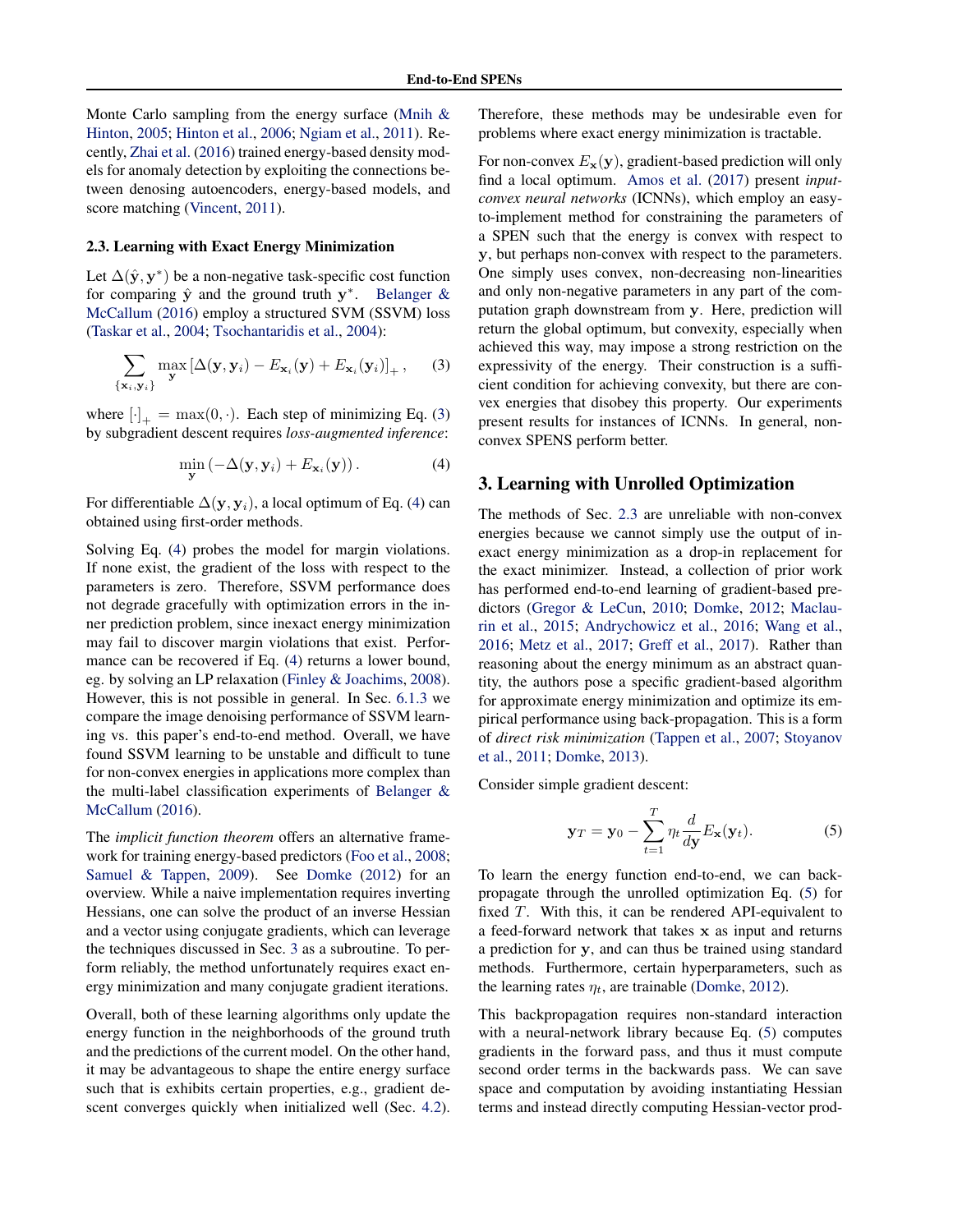<span id="page-3-0"></span>ucts. These can be achieved three ways. First, the method of [Pearlmutter](#page-9-0) [\(1994\)](#page-9-0) is exact, but requires non-trivial code modifications. Second, some libraries construct computation graphs for gradients that are themselves differentiable. Third, we can employ finite-differences [\(Domke,](#page-8-0) [2012\)](#page-8-0).

It is clear that Eq. [\(5\)](#page-2-0) can be naturally extended to certain alternative optimization methods, such as gradient de-scent with momentum, or L-BFGS [\(Liu & Nocedal,](#page-9-0) [1989;](#page-9-0) [Domke,](#page-8-0) [2012\)](#page-8-0). These require an additional state vector  $\mathbf{h}_t$ that is evolved along with  $y_t$  across iterations. [Andrychow](#page-8-0)[icz et al.](#page-8-0) [\(2016\)](#page-8-0) unroll gradient-descent, but employ a learned non-linear RNN to perform per-coordinate updates to y. End-to-end learning is also applicable to special-case energy minimization algorithms for graphical models, such as mean-field inference and belief propagation [\(Domke,](#page-8-0) [2013;](#page-8-0) [Chen et al.,](#page-8-0) [2015;](#page-8-0) [Tompson et al.,](#page-10-0) [2014;](#page-10-0) [Li & Zemel,](#page-9-0) [2014;](#page-9-0) [Hershey et al.,](#page-9-0) [2014;](#page-9-0) [Zheng et al.,](#page-10-0) [2015\)](#page-10-0).

### 4. End-to-End Learning for SPENs

We now present details for applying the methods of the previous section to SPENs. We first describe considerations for learning SPENs defined for the convex relaxation of discrete labeling problems. Then, we describe how to encourage our models to optimize quickly in practice. Finally, we present methods for improving the speed and memory overhead of SPEN implementations.

Our experiments unroll either Eq. [\(5\)](#page-2-0) or an analogous version implementing gradient descent with momentum. We compute Hessian-vector products using the finitedifference method of [\(Domke,](#page-8-0) [2012\)](#page-8-0), which allows blackbox interaction with the energy.

We avoid the RNN-based approach of [Andrychowicz et al.](#page-8-0) [\(2016\)](#page-8-0) because it diminishes the semantics of the energy, as the interaction between the optimizer and gradients of the energy is complicated. In recent work, [Gygli et al.](#page-8-0) [\(2017\)](#page-8-0) propose an alternative learning method that fits the energy function such that  $E_{\mathbf{x}}(\cdot) \approx -\Delta(\cdot, \mathbf{y}^*)$ , where  $\Delta$  is defined as in Sec. [2.3.](#page-2-0) This is an interesting direction for future research, as it allows for non-differentiable  $\Delta$ . The advantage of end-to-end learning, however, is that it provides a energy function that is precisely tuned for a particular testtime energy minimization procedure.

#### 4.1. End-to-End Learning for Discrete Problems

To apply SPENs to a discrete structured prediction problem, we relax to a constrained continuous problem, apply SPEN prediction, and then round to a discrete output. For example, for tagging each pixel of a  $h \times w$  image with a binary label, we would relax from  $\{0,1\}^{w \times h}$  to  $[0,1]^{w \times h}$ , and if the pixels can take on one of  $D$  values, we would relax from  $\mathbf{y} \in \{0, ..., D\}^{w \times h}$  to  $\Delta_D^{w \times h}$ , where  $\Delta_D$  is the

probability simplex on  $D$  elements.

While this rounding introduces poorly-understood sources of error, it has worked well for non-convex energy-based prediction in multi-label classification [\(Belanger & Mc-](#page-8-0)[Callum,](#page-8-0) [2016\)](#page-8-0), sequence tagging [\(Vilnis et al.,](#page-10-0) [2015\)](#page-10-0), and translation [\(Hoang et al.,](#page-9-0) [2017\)](#page-9-0).

Both  $[0,1]^{w \times h}$  and  $\Delta_D^{w \times h}$  are Cartesian products of probability simplices, and it is easy to adopt existing methods for projected gradient optimization over the simplex.

First, it is natural to apply Euclidean projected gradient descent. Over  $[0, 1]^{w \times h}$ , we have:

$$
\mathbf{y}_{t+1} = \text{Clip}_{0,1} \left[ \mathbf{y}_t - \eta_t \nabla E_{\mathbf{x}}(\mathbf{y}_t) \right],\tag{6}
$$

This is unusable for end-to-end learning, however, since back-propagation through the projection will yield 0 gradients whenever  $y_t - \eta_t \nabla E_{\mathbf{x}}(\mathbf{y}_t) \notin [0, 1]$ . This is similarly problematic for projection onto  $\Delta_D^{w \times h}$  [\(Duchi et al.,](#page-8-0) [2008\)](#page-8-0).

Alternatively, we can apply entropic mirror descent, ie. projected gradient with distance measured by KL diver-gence [\(Beck & Teboulle,](#page-8-0) [2003\)](#page-8-0). For  $y \in \Delta_D^{w \times h}$ , we have:

$$
\mathbf{y}_{t+1} = \text{SoftMax}(\log(\mathbf{y}_t) - \eta_t \nabla E_{\mathbf{x}}(\mathbf{y}_t)) \tag{7}
$$

This is suitable for end-to-end learning, but the updates are similar to an RNN with sigmoid non-linearities, which is vulnerable to vanishing gradients [\(Bengio et al.,](#page-8-0) [1994\)](#page-8-0).

Instead, we have found it useful to avoid constrained optimization entirely, by optimizing un-normalized logits  $l_t$ , with  $y_t = \text{SoftMax}(l_t)$ :

$$
\mathbf{l}_{t+1} = \mathbf{l}_t - \eta_t \nabla E_\mathbf{x} \left( \text{SoftMax}(\mathbf{l}_t) \right). \tag{8}
$$

Here, the updates to  $l_t$  are additive, and thus will be less susceptible to vanishing gradients [\(Hochreiter & Schmid](#page-9-0)[huber,](#page-9-0) [1997;](#page-9-0) [Srivastava et al.,](#page-9-0) [2015;](#page-9-0) [He et al.,](#page-8-0) [2016\)](#page-8-0).

Finally, [Amos et al.](#page-8-0) [\(2017\)](#page-8-0) present the *bundle entropy method* for convex optimization with simplex constraints, along with a method for differentiating the output of the optimizer. End-to-end learning for Eq. [\(10\)](#page-4-0) can be performed using generic learning software, since the unrolled optimization obeys the API of a feed-forward predictor, but unfortunately this is not true for their method. Future work should consider their method, however, as it performs very rapid energy minimization.

# 4.2. Learning to Optimize Quickly

We next enumerate methods for learning a model such that gradient-based energy minimization converges to highquality y quickly. When using such methods, we have found it important to maintain the same optimization configuration, such as  $T$ , at both train and test time.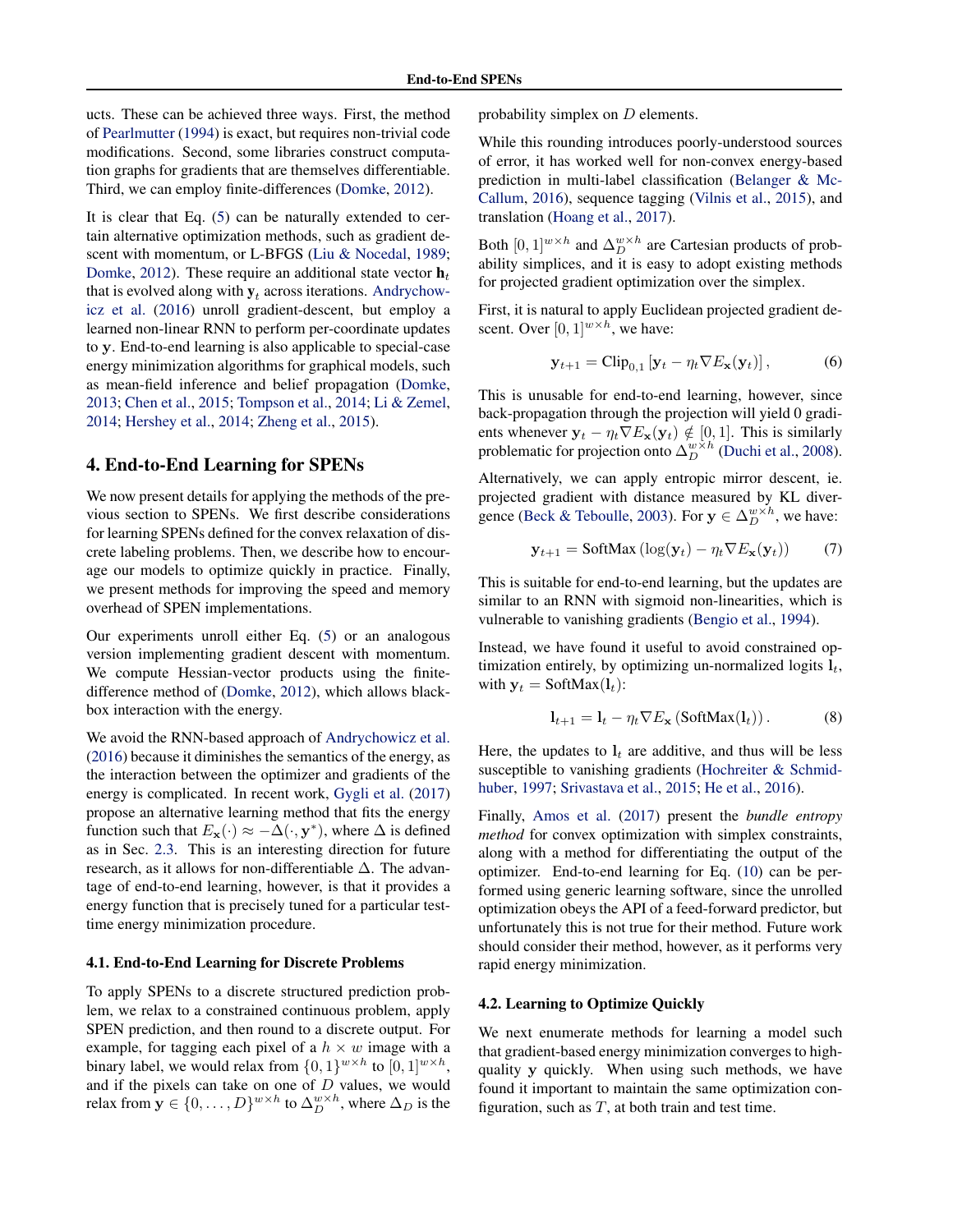<span id="page-4-0"></span>First, we can encourage rapid optimization by defining our loss function as a sum of losses on every iterate  $y_t$ , rather than only on the final one. Let  $\ell(\mathbf{y}_t, \mathbf{y}^*)$  be a differentiable loss between an iterate and the ground truth. We employ

$$
L = \frac{1}{T} \sum_{t=1}^{T} w_t \ell(\mathbf{y}_t, \mathbf{y}^*),
$$
\n(9)

where  $w_t$  is a non-negative weight. This encourages the model to achieve high-quality predictions early. It has the additional benefit that it reduces vanishing gradients, since a learning signal is introduced at every timestep. Our experiments use  $w_t = \frac{1}{T-t+1}$ .

Second, for the simplex-constrained problems of Sec. [4.1,](#page-3-0) we smooth the energy with an entropy term  $\sum_i H(\mathbf{y}_i)$ . This introduces extra strong convexity, which helps improve convergence. It also strengthens the parallel between SPEN prediction and marginal inference in a Markov random field, where the inference objective is expected energy plus entropy [\(Koller & Friedman,](#page-9-0) [2009,](#page-9-0) p. 385).

Third, we can set  $T$  to a small value. Of course, this guarantees that optimization converges quickly on the train data. Here, we lose the contract that Eq. (10) is even performing energy minimization, since it hasn't converged, but this may be acceptable if predictions are accurate. For example, some experiments achieve good performance with  $T = 3$ .

In future work, it may be fruitful to directly penalize convergence criteria, such as  $||\mathbf{y}_t - \mathbf{y}_{t-1}||$  and  $||\frac{d}{d\mathbf{y}_t}E_\mathbf{x}(\mathbf{y}_t)||$ .

#### 4.3. Efficient Implementation

Since we can explicitly encourage our model to converge quickly, it is important to exploit fast convergence at train time. Eq. (10) is unrolled for a fixed  $T$ . However, if optimization converges at  $T_0 < T$ , it suffices to start backpropagation at  $T_0$ , since the updates to  $y_t$  for  $t > T_0$  are the identity. Therefore, we unroll for a fixed number of iterations T, but iterate only until convergence is detected.

To support back-propagation, a naive implementation of Eq. (10) would require  $T$  clones of the energy (with tied parameters). We reduce memory overhead by checkpointing the inputs and outputs of the energy, but discarding its internal state. This allows us to use a single copy of the energy, but requires recomputing forward evaluations at specific  $y_t$  during the backwards pass. To save additional memory, we could have reconstructed the  $y_t$  on-the-fly either by reversing the dynamics of the energy minimization method [\(Domke,](#page-8-0) [2013;](#page-8-0) [Maclaurin et al.,](#page-9-0) [2015\)](#page-9-0) or by performing a small amount of extra forward-propagation [\(Ge](#page-8-0)[offrey & Padmanabhan,](#page-8-0) [2000;](#page-8-0) [Lewis,](#page-9-0) [2003\)](#page-9-0).

# 5. Recommended SPEN Architectures for End-to-End Learning

To train SPENs end-to-end, we write Eq. [\(5\)](#page-2-0) as:

$$
\mathbf{y}_T = \text{Init}(F(\mathbf{x})) - \sum_{t=1}^T \eta_t \frac{d}{d\mathbf{y}} E(\mathbf{y}_t \; ; \; F(\mathbf{x})). \tag{10}
$$

Here, Init( $\cdot$ ) is a differentiable procedure for predicting an initial iterate  $y_0$ . Following [Belanger & McCallum](#page-8-0) [\(2016\)](#page-8-0), we also employ  $E_{\mathbf{x}}(\mathbf{y}) = E(\mathbf{y} ; F(x))$ , where the dependence of  $E_{\mathbf{x}}(\mathbf{y})$  on x comes by way of a parametrized feature function  $F(\mathbf{x})$ . This is useful because test-time prediction can avoid back-propagation in  $F(x)$ .

We have found it useful in practice to employ an energy that splits into global and local terms:

$$
E(\mathbf{y}; F(\mathbf{x})) = E^{g}(\mathbf{y}; F(\mathbf{x})) + \sum_{i} E^{l}_{i}(\mathbf{y}_{i}; F(\mathbf{x})).
$$
 (11)

Here, *i* indexes the components of y and  $E^g(y; F(x))$  is an arbitrary global energy function. The modeling benefits of the local terms are similar to the benefits of using local factors in popular factor graph models. We also can use the local terms to provide an implementation of  $Init(\cdot)$ .

We pretrain  $F(x)$  by training the feed-forward predictor Init( $F(x)$ ). We also stabilize learning by first clamping the local terms for a few epochs while updating  $E^g(y;F(x))$ .

To back-propagate through Eq. (10), the energy function must be at least twice differentiable with respect to y. Therefore, we can't use non-linearities with discontinuous gradients. Instead of ReLUs, we use a SoftPlus with a reasonably high temperature. Note that  $F(\mathbf{x})$  and Init( $\cdot$ ) can be arbitrary networks that are sub-differentiable with respect to their parameters.

### 6. Experiments

We evaluate SPENs on image denoising and semantic role labeling (SRL) tasks. Image denoising is an important benchmark for SPENs, since the task appears in many prior works employing end-to-end learning. SRL is useful for evaluating SPENs' suitability for challenging combinatorial problems, since the outputs are subject to rigid, nonlocal constraints. For both, we provide controlled experiments that isolate the impact of various SPEN design decisions, such as the optimization method that is unrolled and the expressivity of the energy function.

In these applications, we employ specific architectures based on our prior knowledge about the problem domain. This capability is crucial for introducing the necessary inductive bias to fbe able to fit SPENs on limited datasets. Overall, black-box prediction and learning methods for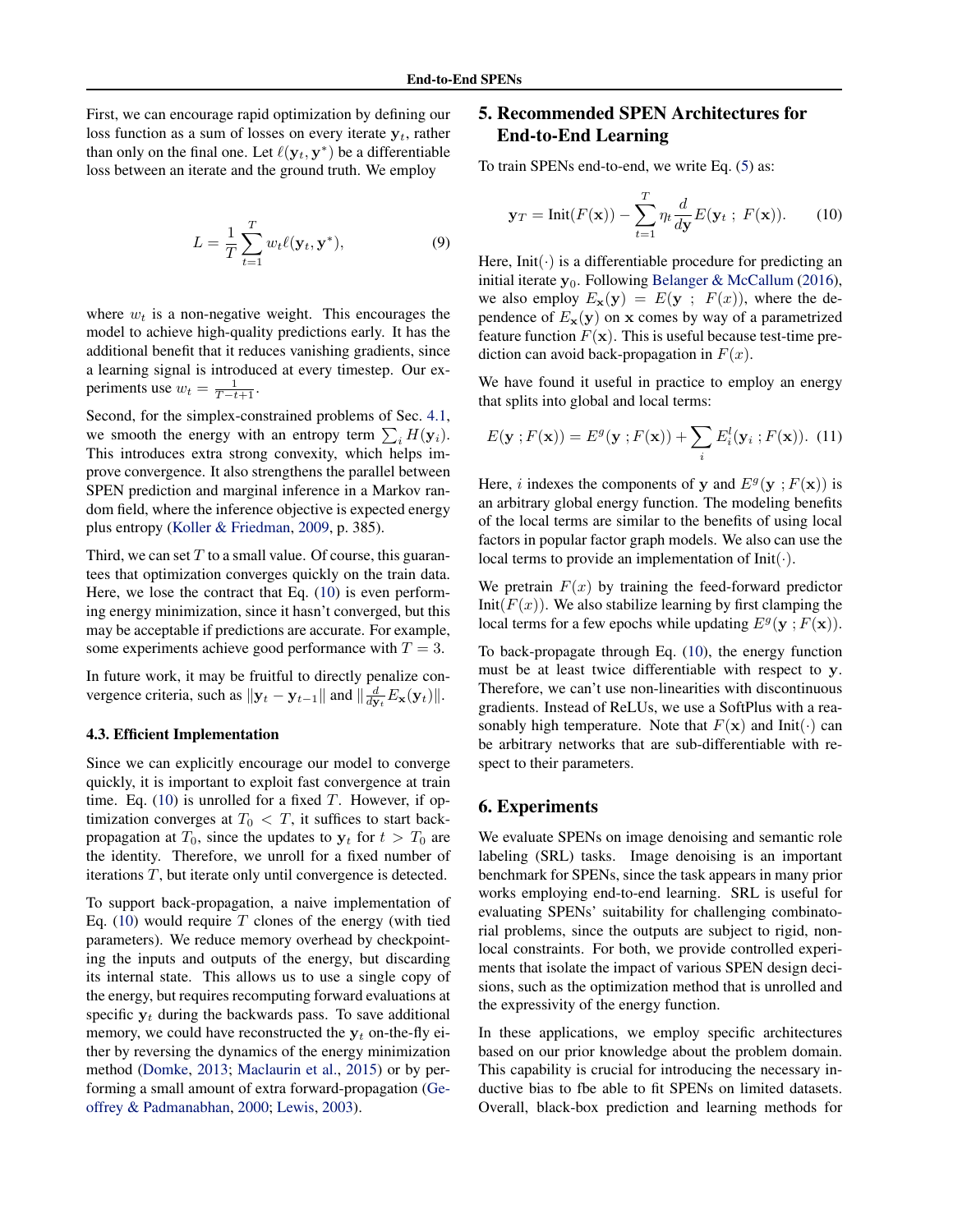<span id="page-5-0"></span>SPENs are useful because we can select architectures based on their suitability for the data, not whether they support model-specific algorithms.

#### 6.1. Image Denoising

Let  $\mathbf{x} \in [0, 1]^{w \times h}$  be an observed grayscale image. We assume that it is a noisy realization of a latent clean image  $y \in [0,1]^{w \times h}$ , which we estimate using MAP inference. Consider a Gaussian noise model with variance  $\sigma^2$  and a prior  $\mathbb{P}(\mathbf{y})$ . The associated energy function is:

$$
\|\mathbf{y} - \mathbf{x}\|_2^2 - 2\sigma^2 \log \mathbb{P}(\mathbf{y}).\tag{12}
$$

Here, the feature network is the identity. The first term is the local energy network and the second, which does not depend on x, is the global energy network.

There are three general families for the prior. First, it can be hard-coded. Second, it can be learned by approximate density estimation. Third, given a collection of  $\{x, y\}$  pairs, we can perform supervised learning, where the prior's parameters are discriminatively trained such that the output of a particular algorithm for minimizing Eq. (12) is highquality. End-to-end learning has proven to be highly successful for the third approach [\(Tappen et al.,](#page-10-0) [2007;](#page-10-0) [Barbu,](#page-8-0) [2009;](#page-8-0) [Schmidt et al.,](#page-9-0) [2010;](#page-9-0) [Sun & Tappen,](#page-9-0) [2011;](#page-9-0) [Domke,](#page-8-0) [2012;](#page-8-0) [Wang et al.,](#page-10-0) [2016\)](#page-10-0), and thus it is important to evaluate the methods of this paper on the task.

#### 6.1.1. IMAGE PRIORS

Much of the existing work on end-to-end training for denoising considers some form of a field-of-experts (FOE) prior [\(Roth & Black,](#page-9-0) [2005\)](#page-9-0). We consider an  $\ell_1$  version, which assigns high probability to images with sparse activations from  $K$  learned filters:

$$
\mathbb{P}(\mathbf{y}) \propto \exp\left(-\sum_{k} ||(\mathbf{f}_k * \mathbf{y})||_1\right). \tag{13}
$$

[Wang et al.](#page-10-0) [\(2016\)](#page-10-0) perform end-to-end learning for Eq. (13), by unrolling proximal gradient methods that analytically handle the non-differentiable  $\ell_1$  term.

This paper assumes we only have black-box interaction with the energy. In response, we alter Eq. (13) such that it is twice differentiable, so that we can unroll generic firstorder optimization methods. We approximate Eq. (13) by leveraging a SoftPlus with temperature 25, replacing |·| by:

SoftAbs(
$$
y
$$
) = 0.5 SoftPlus( $y$ ) + 0.5 SoftPlus(- $y$ ). (14)

The principal advantage of learning algorithms that are not hand-crafted to the problem structure is that they provide the opportunity to employ more expressive energies. In response, we also consider a deeper prior, given by:

$$
\mathbb{P}(\mathbf{y}) \propto \exp(-DNN(\mathbf{y})). \tag{15}
$$

Here,  $DNN(y)$  is a general deep convolutional network that takes an image and returns a number. The architecture in our experiments consists of a  $7 \times 7 \times 32$  convolution, a SoftPlus, another  $7 \times 7 \times 32$  convolution, a SoftPlus, a  $1 \times 1 \times 1$  convolution, and finally spatial average pooling. The method of [Wang et al.](#page-10-0) [\(2016\)](#page-10-0) cannot handle this prior.

#### 6.1.2. EXPERIMENTAL SETUP

We evaluate on the 7-Scenes dataset [\(Newcombe et al.,](#page-9-0) [2011\)](#page-9-0), where we seek to denoise depth measurements from a Kinect sensor. Our data processing and hyperparameters are designed to replicate the setup of [Wang et al.](#page-10-0) [\(2016\)](#page-10-0), who demonstrate state-of-the art results for energyminimization-based denoising on the dataset. We train using random  $96 \times 128$  crops from 200 images of the same scene and report PSNR (higher is better) for 5500 images from different scenes. We treat  $\sigma^2$  as a trainable parameter and minimize the mean-squared-error of y.

#### 6.1.3. RESULTS AND DISCUSSION

Example outputs are given in Figure [1](#page-6-0) and Table [1](#page-6-0) compares PSNR. BM3D is a widely-used non-parametric method [\(Dabov et al.,](#page-8-0) [2007\)](#page-8-0). FilterForest (FF) adaptively selects denoising filters for each location [\(Fanello et al.,](#page-8-0) [2014\)](#page-8-0). ProximalNet (PN) is the system of [Wang et al.](#page-10-0) [\(2016\)](#page-10-0). FOE-20 is an attempt to replicate PN using end-toend SPEN learning. We unroll 20 steps of gradient descent with momentum 0.75 and use the modification in Eq.  $(14)$ . Note it performs similarly to PN, which unrolls 5 iterations of sophisticated optimization. Note that we can obtain 37.0 PSNR using a feed-forward convnet with a similar architecture to our DeepPrior, but without spatial pooling.

The next set of results consider improved instances of the FOE model. First, FOE-20+ is identical to FOE-20, except that it employs the average loss Eq. [\(9\)](#page-4-0), uses a momentum constant of 0.25, and treats the learning rates  $\eta_t$ as trainable parameters. We find that this results in both better performance and faster convergence. Of course, we could achieve fast convergence by simply setting  $T$  to be small. In response, we consider **FOE-3**. This only unrolls for  $T = 3$  iterations and obtains superior performance.

The final three results are with the DNN prior Eq. (15). DP-20 unrolls 20 steps of gradient descent with a momentum constant of 0.25. The gain in performance is substantial, especially considering that a PSNR of 30 can be obtained with elementary signal processing. Similar to FOE-3 vs. FOE-20+, we experience a modest performance gain using DP-3, which only unrolls for 3 gradient steps but is otherwise identical.

Finally, the FOE-SSVM and DP-SSVM configurations use SSVM training. We find that FOE-SSVM performs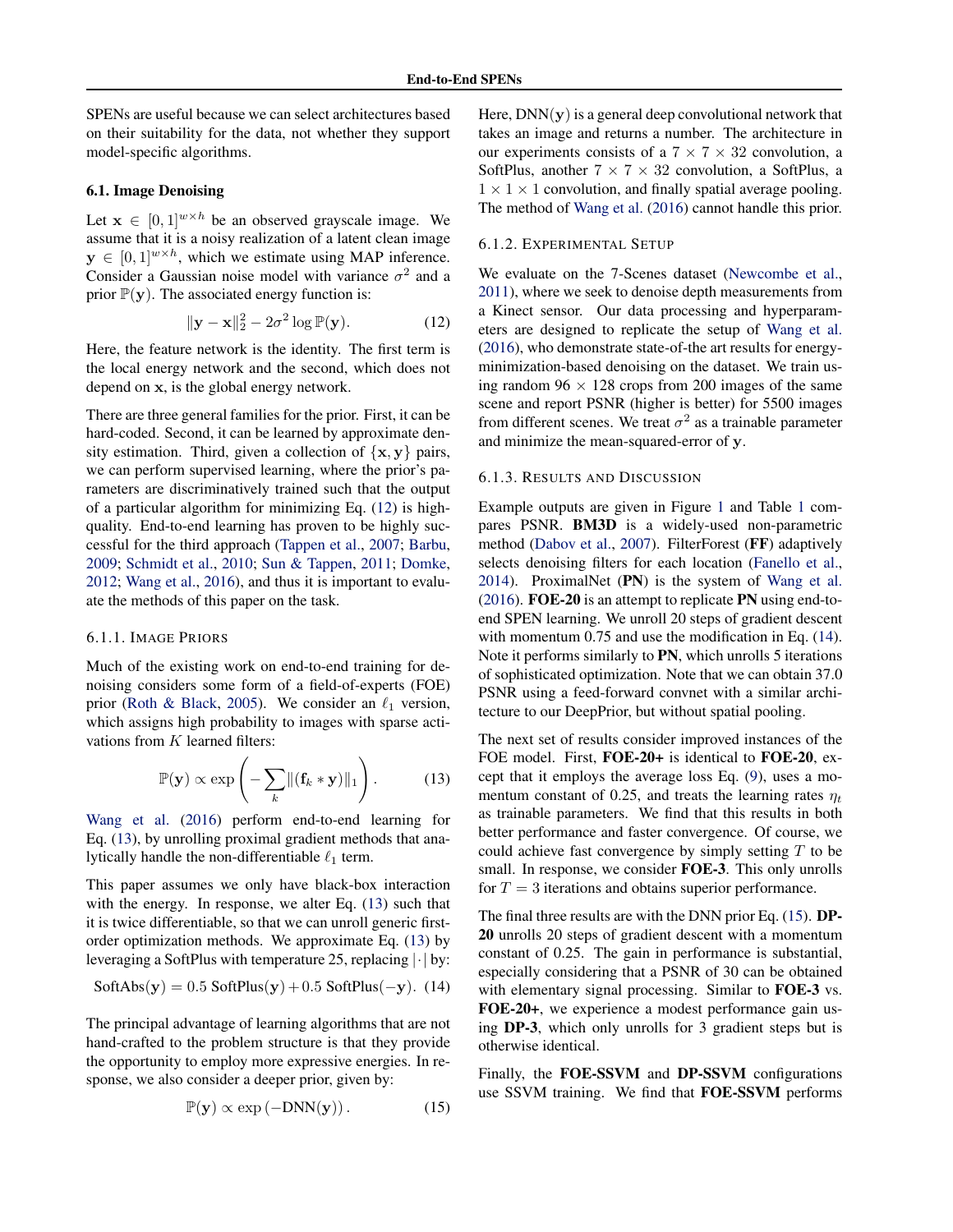<span id="page-6-0"></span>

| <b>BM3D</b> | FF           | PN           | <b>FOE-20</b> | <b>FOE-SSVM</b> |
|-------------|--------------|--------------|---------------|-----------------|
| 35.46       | 35.63        | 36.31        | 36.41         | 37.7            |
| $FOE-20+$   | <b>FOE-3</b> | <b>DP-20</b> | DP-3          | <b>DP-SSVM</b>  |
|             |              |              |               |                 |

Table 1. Denoising Results (PSNR)

competitively with the other FOE configurations. This is not surprising, since the FOE prior is convex. However, fitting the DeepPrior with an SSVM is inferior to using endto-end learning. The performance is very sensitive to the energy minimization hyperparameters.

In these experiments, it is superior to only unroll for a few iterations for end-to-end learning. One possible reason is that a shallow unrolled architecture is easier to train. Truncated optimization with respect to y may also provide an interesting prior over outputs [\(Duvenaud et al.,](#page-8-0) [2016\)](#page-8-0). It is also observed in [Wang et al.](#page-10-0) [\(2014\)](#page-10-0) that better energy minimization for FOE models may not improve PSNR. Often unrolling for 20 iterations results in over-smoothed outputs.

We are unable achieve reasonable performance with an ICNN [\(Amos et al.,](#page-8-0) [2017\)](#page-8-0), which restricts all of the parameters of the convolutions to be positive. Unfortunately, this hinders the ability of the filters in the prior to act as edge detectors or encourage local smoothness. Both of these are important for high-quality denoising. Note that the  $\ell_1$  FOE is convex, even without the restrictive ICNN constraint.

#### 6.2. Semantic Role Labeling

Semantic role labeling (SRL) predicts the semantic structure of predicates and arguments in sentences [\(Gildea &](#page-8-0) [Jurafsky,](#page-8-0) [2002\)](#page-8-0). For example, in the sentence "I want to buy a car," the verbs "want" and "buy" are two predicates, and "I" is an argument that refers to the wanter and buyer, "to buy a car" is the thing wanted, and "a car" is the thing bought. Given predicates, we seek to identify arguments and their semantic roles in relation to each predicate. Formally, given a set of predicates p in a sentence x and a set of candidate argument spans a, we assign a discrete semantic role r to each pair of predicate and argument, where r can be either a pre-defined role label or an empty label. We evaluate SRL instead of, for example, noun-phrase chunking [\(Lacoste-Julien et al.,](#page-9-0) [2012\)](#page-9-0), since it is a more challenging task, where the outputs are subject to substantially more complex non-local constraints.

Existing work imposes hard constraints on r, such as excluding overlapping arguments and repeated core roles during prediction. The objective is to minimize the energy:

$$
\min_{\mathbf{r}} E(\mathbf{r}; \mathbf{x}, \mathbf{p}, \mathbf{a}) \text{ s.t. } \mathbf{r} \in \mathcal{Q}(\mathbf{x}, \mathbf{p}, \mathbf{a}), \qquad (16)
$$

where  $Q(x, p, a)$  is set of feasible joint role assignments. This constrained optimization problem can be solved using integer linear programming (ILP) [\(Punyakanok et al.,](#page-9-0) [2008\)](#page-9-0) or its relaxations [\(Das et al.,](#page-8-0) [2012\)](#page-8-0). These methods rely on the output of local classifiers that are unaware of structural constraints during training. More recently, Täckström et al. [\(2015\)](#page-9-0) account for the constraint structure using dynamic programming at train time. [FitzGerald et al.](#page-8-0) [\(2015\)](#page-8-0) extend this using neural network features and show improved results.

#### 6.2.1. DATA AND PREPROCESSING AND BASELINES

We consider the CoNLL 2005 shared task data [\(Carreras](#page-8-0)  $&$  Màrquez, [2005\)](#page-8-0), with standard data splits and official evaluation scripts. We apply similar preprocessing as Täckström et al.  $(2015)$ . This includes part-of-speech tagging, dependency parsing, and using the parse to generate candidate arguments.

Our baseline is an arc-factored model for the conditional probability of the predicate-argument arc labels:

$$
\mathbb{P}(\mathbf{r}|\mathbf{x}, \mathbf{p}, \mathbf{a}) = \Pi_i \mathbb{P}(\mathbf{r}_i|\mathbf{x}, \mathbf{p}, \mathbf{a}). \tag{17}
$$

where  $\mathbb{P}(r_i|\mathbf{x}, \mathbf{p}, \mathbf{a}) \propto \exp(g(\mathbf{r}_i, \mathbf{x}, \mathbf{p}, \mathbf{a}))$ . Here, each conditional distribution is given by a multiclass logistic regression model. See Appendix [A.2.1](#page-11-0) for details of the architecture and training procedure for our baseline.

When using the negative log of Eq. [\(18\)](#page-11-0) as an energy in Eq. (16), there are variety of methods for finding a nearoptimal  $\mathbf{r} \in \mathcal{Q}(\mathbf{x}, \mathbf{p}, \mathbf{a})$ . First, we can employ simple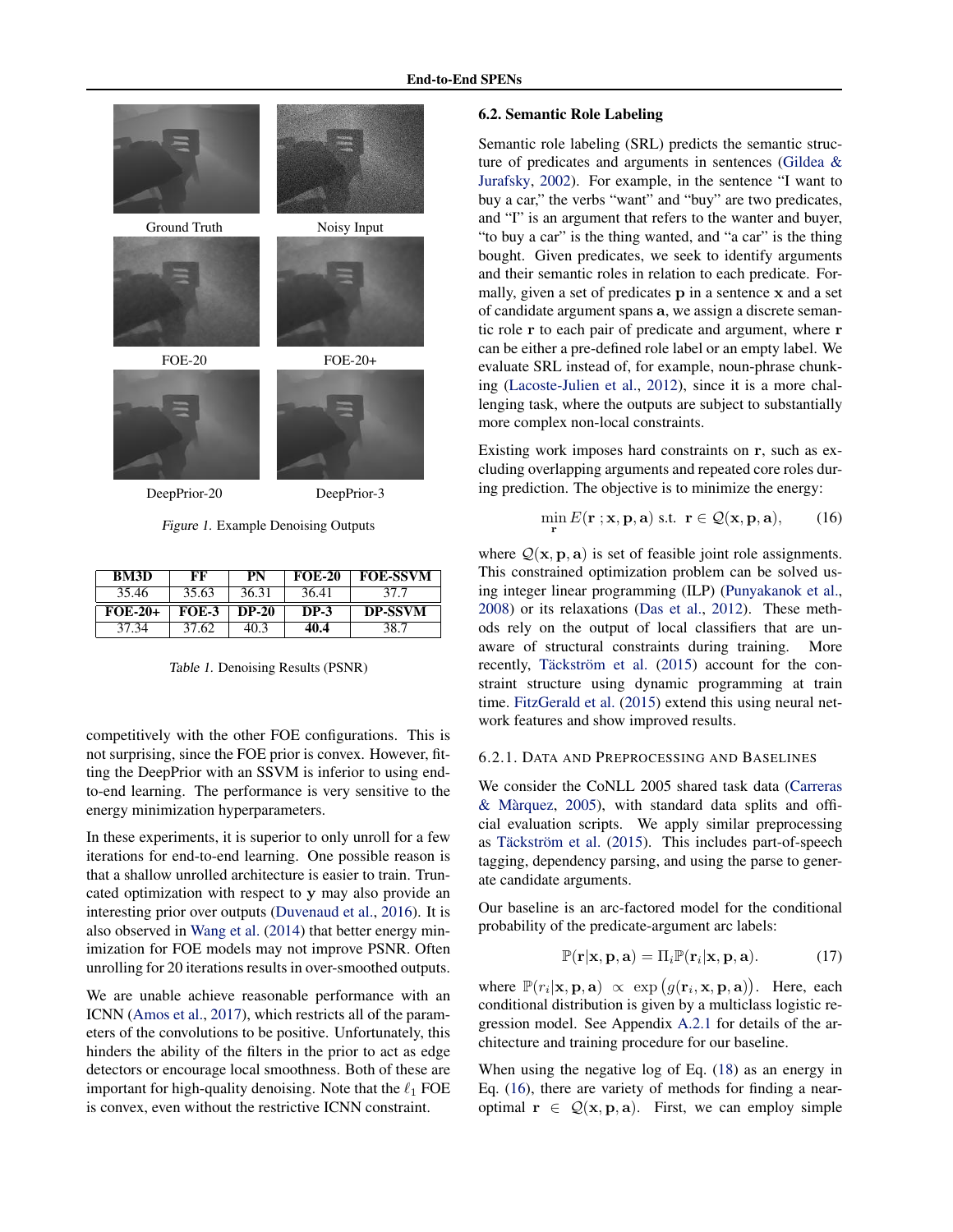heuristics for locally resolving constraint violation. The  $Local + H$  system uses Eq. [\(18\)](#page-11-0) and these. We can instead use the  $AD<sup>3</sup>$  message passing algorithm [\(Martins et al.,](#page-9-0) [2011\)](#page-9-0) to solve the LP relaxation of this constrained problem. We use  $Local + AD^3$  to refer to this system. Since the LP solution may not be integral, we post-process the  $AD<sup>3</sup>$ output using the same heuristics as Local + H.

#### 6.2.2. SPEN MODEL

The SPEN performs continuous optimization over the relaxed set  $y_i \in \Delta_A$  for each discrete label  $r_i$ , where A is the number of possible roles. The preprocessing generates sparse predicate-argument candidates, but we optimize over the complete bipartite graph between predicates and arguments to support vectorization. We have  $y \in \Delta_A^{n \times m}$ , where  $n$  and  $m$  are the max number of predicates and arguments. Invalid arcs are constrained to the empty label.

We employ a pretrained version of Eq. [\(18\)](#page-11-0) to provide the local energy term of a SPEN. This is augmented with global terms that couple the outputs together. See Appendix [A.2.2](#page-11-0) for details of the architecture we use. It has terms, for example, that apply a deep network to the feature representations of all of the arcs selected for a given predicate.

As with Täckström et al. [\(2015\)](#page-9-0), we seek to account for constraints  $Q(x, p, a)$  during both inference and learning, rather than only imposing them via post-processing. Therefore, we include additional energy terms that encode membership in  $Q(x, p, a)$  as twice-differentiable soft constraints that can be applied to y. All of the constraints in  $Q(x, p, a)$  express that certain arcs cannot co-occur. For example, two arguments cannot attach to the same predicate if the arguments correspond to spans of tokens that overlap. Consider general binary variables  $a$  and  $b$  with corresponding relaxations  $\bar{a}, \bar{b} \in [0, 1]$ . We convert the constraint  $\neg(a \land b)$  into an energy function  $\alpha$ SoftPlus( $\bar{a}+\bar{b}-1$ ), where  $\alpha$  is a learned parameter.

We consider the **SPEN** + **H** and **SPEN** +  $AD<sup>3</sup>$  configurations, which employ heuristics or  $AD<sup>3</sup>$  to enforce the output constraints. Rather than applying these methods to the probabilities from Eq. [\(18\)](#page-11-0), we use the soft prediction output by energy minimization.

#### 6.2.3. RESULTS AND DISCUSSION

Table 2 contains results on the CoNLL 2005 WSJ dev and test sets and the Brown test set. We compare the SPEN and Local systems with the best non-ensemble systems of Täckström et al. [\(2015\)](#page-8-0) and [FitzGerald et al.](#page-8-0) (2015), which have similar overall setups as us for feature extraction and for the parametrization of the local energy terms. For these, 'Local' fits Eq. [\(18\)](#page-11-0) without regard for the output constraints, whereas 'Structured' explicitly considers

|                         | Dev   | <b>Test</b> | <b>Test</b> |
|-------------------------|-------|-------------|-------------|
| Model                   | (WSJ) | (WSJ)       | (Brown)     |
| $Local + H$             | 78.0  | 79.7        | 69.7        |
| Local + $AD^3$          | 78.2  | 80.0        | 69.9        |
| $SPEN + H$              | 79.0  | 80.7        | 69.3        |
| $SPEN + AD3$            | 79.0  | 80.7        | 69.4        |
| Täckström (Local)       | 77.9  | 79.3        | 70.2        |
| Täckström (Structured)  | 78.6  | 79.9        | 71.3        |
| FitzGerald (Local)      | 78.4  | 79.4        | 70.9        |
| FitzGerald (Structured) | 78.3  | 79.4        | 71.2        |

Table 2. SRL Results (F1)

them during training. Note that Zhou  $& Xu(2015)$  $& Xu(2015)$  obtain slightly better performance with alternative RNN methods. We were unable to outputerform the **Local** systems using a SPEN system trained with an SSVM loss.

We select our SPEN configuration by maximizing performance of  $SPEN + AD^3$  on the dev data. Our best system unrolls for 10 iterations, trains per-iteration learning rates, uses no momentum, and unrolls Eq. [\(8\)](#page-3-0). Overall, SPEN + AD<sup>3</sup> performs the best of all systems on the WSJ test data. We expect our diminished performance on the Brown test set is due to overfitting. The Brown set is not from the same source as the train, dev, and test WSJ data. SPENs are more susceptible to overfitting because the expressive global term introduces many parameters.

Note that **SPEN** +  $AD^3$  and **SPEN** + **H** performs identically, whereas  $LOCAL + AD^3$  and  $LOCAL + H$  do not. This is because our learned global energy encourages constraint satisfaction during gradient-based optimization of y. Using the method of [Amos et al.](#page-8-0) [\(2017\)](#page-8-0) for restricting the energy to be convex wrt y, we obtain 80.3 on the test set.

# 7. Conclusion and Future Work

SPENs are a flexible, expressive framework for structured prediction, but training them can be challenging. This paper provides a new end-to-end training method that enables high performance on considerably more complex tasks than those of [Belanger & McCallum](#page-8-0) [\(2016\)](#page-8-0). We unroll an approximate energy minimization algorithm into a differentiable computation graph that is trainable by gradient descent. The approach is user-friendly in practice because it returns not just an energy function but also a test-time prediction procedure that has been tailored for it.

In the future, it may be useful to employ more sophisticated unrolled optimizers, perhaps where the optimizer's hyperparameters are a learned function of x, and to perform iterative optimization in a learned feature space, rather than output space. Finally, we could model gradient-based prediction as a sequential decision making problem and train the energy using value-based reinforcement learning.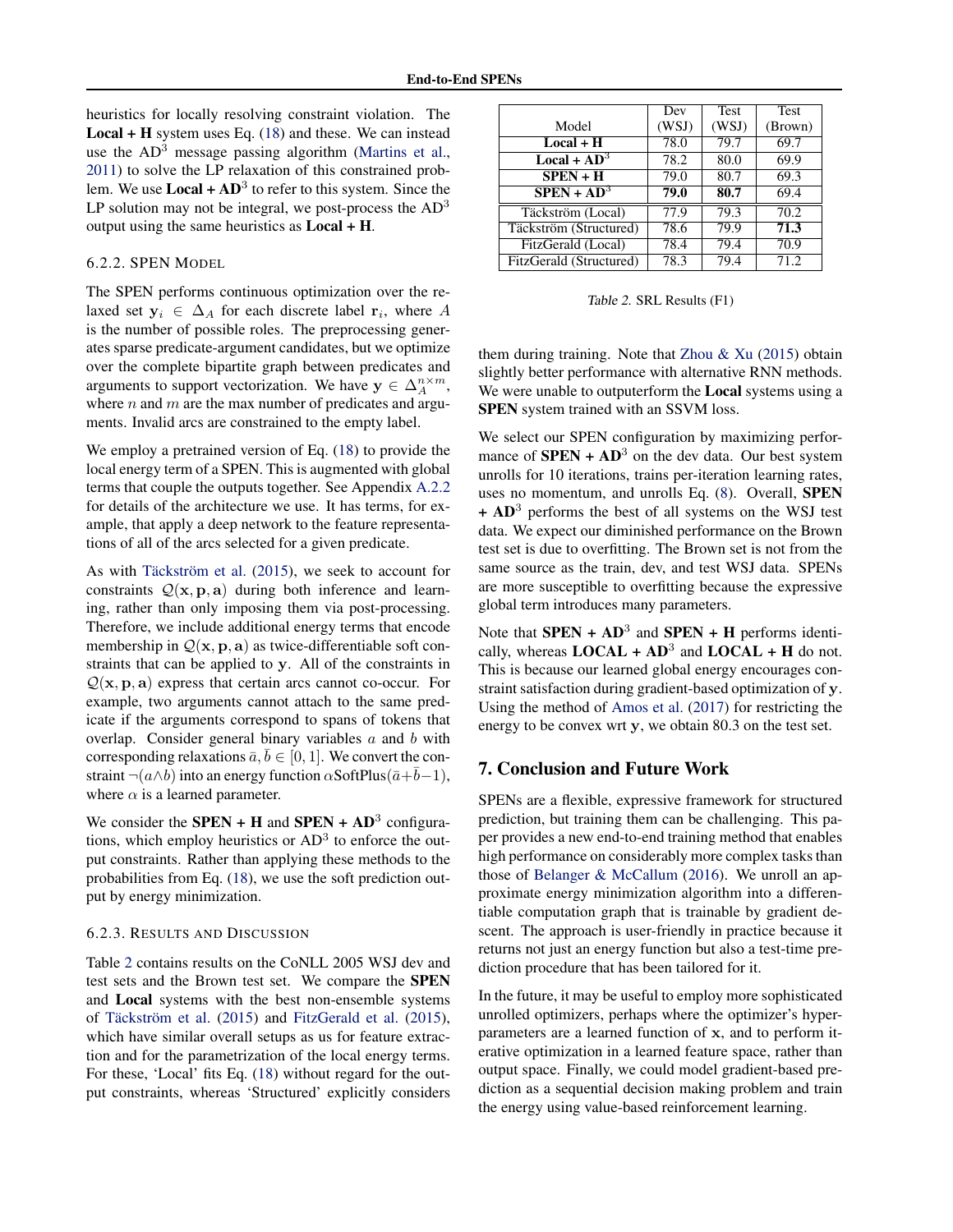# <span id="page-8-0"></span>Acknowledgments

Many thanks to Justin Domke, Tim Vieiria, Luke Vilnis, and Shenlong Wang for helpful discussions. The first and third authors were supported in part by the Center for Intelligent Information Retrieval and in part by DARPA under agreement number FA8750-13-2-0020. The second author was supported in part by DARPA under contract number FA8750-13-2-0005. The U.S. Government is authorized to reproduce and distribute reprints for Governmental purposes notwithstanding any copyright notation thereon. Any opinions, findings and conclusions or recommendations expressed in this material are those of the authors and do not necessarily reflect those of the sponsor.

# References

- Amos, Brandon, Xu, Lei, and Kolter, J Zico. Input-convex deep networks. *ICML*, 2017.
- Andrychowicz, Marcin, Denil, Misha, Gomez, Sergio, Hoffman, Matthew W, Pfau, David, Schaul, Tom, and de Freitas, Nando. Learning to learn by gradient descent by gradient descent. *NIPS*, 2016.
- Barbu, Adrian. Training an active random field for realtime image denoising. *IEEE Transactions on Image Processing*, 18(11):2451–2462, 2009.
- Beck, Amir and Teboulle, Marc. Mirror descent and nonlinear projected subgradient methods for convex optimization. *Operations Research Letters*, 31(3), 2003.
- Belanger, David and McCallum, Andrew. Structured prediction energy networks. In *ICML*, 2016.
- Bengio, Yoshua, Simard, Patrice, and Frasconi, Paolo. Learning long-term dependencies with gradient descent is difficult. *IEEE transactions on neural networks*, 5(2): 157–166, 1994.
- Brakel, Philémon, Stroobandt, Dirk, and Schrauwen, Benjamin. Training energy-based models for time-series imputation. *JMLR*, 14, 2013.
- Carreras, Xavier and Màrquez, Lluís. Introduction to the conll-2005 shared task: Semantic role labeling. In *CoNLL*, 2005.
- Chen, Liang-Chieh, Papandreou, George, Kokkinos, Iasonas, Murphy, Kevin, and Yuille, Alan L. Semantic image segmentation with deep convolutional nets and fully connected crfs. *ICLR*, 2015.
- Dabov, Kostadin, Foi, Alessandro, Katkovnik, Vladimir, and Egiazarian, Karen. Image denoising by sparse 3-d transform-domain collaborative filtering. *IEEE Transactions on image processing*, 16(8):2080–2095, 2007.
- Das, Dipanjan, Martins, André FT, and Smith, Noah A. An exact dual decomposition algorithm for shallow semantic parsing with constraints. In *Conference on Lexical and Computational Semantics*, 2012.
- Domke, Justin. Generic methods for optimization-based modeling. In *AISTATS*, 2012.
- Domke, Justin. Learning graphical model parameters with approximate marginal inference. *Pattern Analysis and Machine Intelligence*, 2013.
- Duchi, John, Shalev-Shwartz, Shai, Singer, Yoram, and Chandra, Tushar. Efficient projections onto the l 1-ball for learning in high dimensions. In *ICML*, 2008.
- Duvenaud, David, Maclaurin, Dougal, and Adams, Ryan P. Early stopping as nonparametric variational inference. In *AISTATS*, 2016.
- Fanello, Sean Ryan, Keskin, Cem, Kohli, Pushmeet, Izadi, Shahram, Shotton, Jamie, Criminisi, Antonio, Pattacini, Ugo, and Paek, Tim. Filter forests for learning datadependent convolutional kernels. In *CVPR*, 2014.
- Finley, Thomas and Joachims, Thorsten. Training structural svms when exact inference is intractable. In *ICML*, 2008.
- FitzGerald, Nicholas, Täckström, Oscar, Ganchev, Kuzman, and Das, Dipanjan. Semantic role labeling with neural network factors. In *EMNLP*, pp. 960–970, 2015.
- Foo, Chuan-sheng, Do, Chuong B, and Ng, Andrew Y. Efficient multiple hyperparameter learning for log-linear models. In *NIPS*, 2008.
- Geoffrey, Zweig and Padmanabhan, Mukund. Exact alphabeta computation in logarithmic space with application to map word graph construction. 2000.
- Gildea, Daniel and Jurafsky, Daniel. Automatic labeling of semantic roles. *Computational linguistics*, 28(3):245– 288, 2002.
- Greff, Klaus, Srivastava, Rupesh K, and Schmidhuber, Jürgen. Highway and residual networks learn unrolled iterative estimation. *ICLR*, 2017.
- Gregor, Karol and LeCun, Yann. Learning fast approximations of sparse coding. In *ICML*, 2010.
- Gygli, M., Norouzi, M., and Angelova, A. Deep Value Networks Learn to Evaluate and Iteratively Refine Structured Outputs. In *ICML*, 2017.
- He, Kaiming, Zhang, Xiangyu, Ren, Shaoqing, and Sun, Jian. Deep residual learning for image recognition. In *CVPR*, 2016.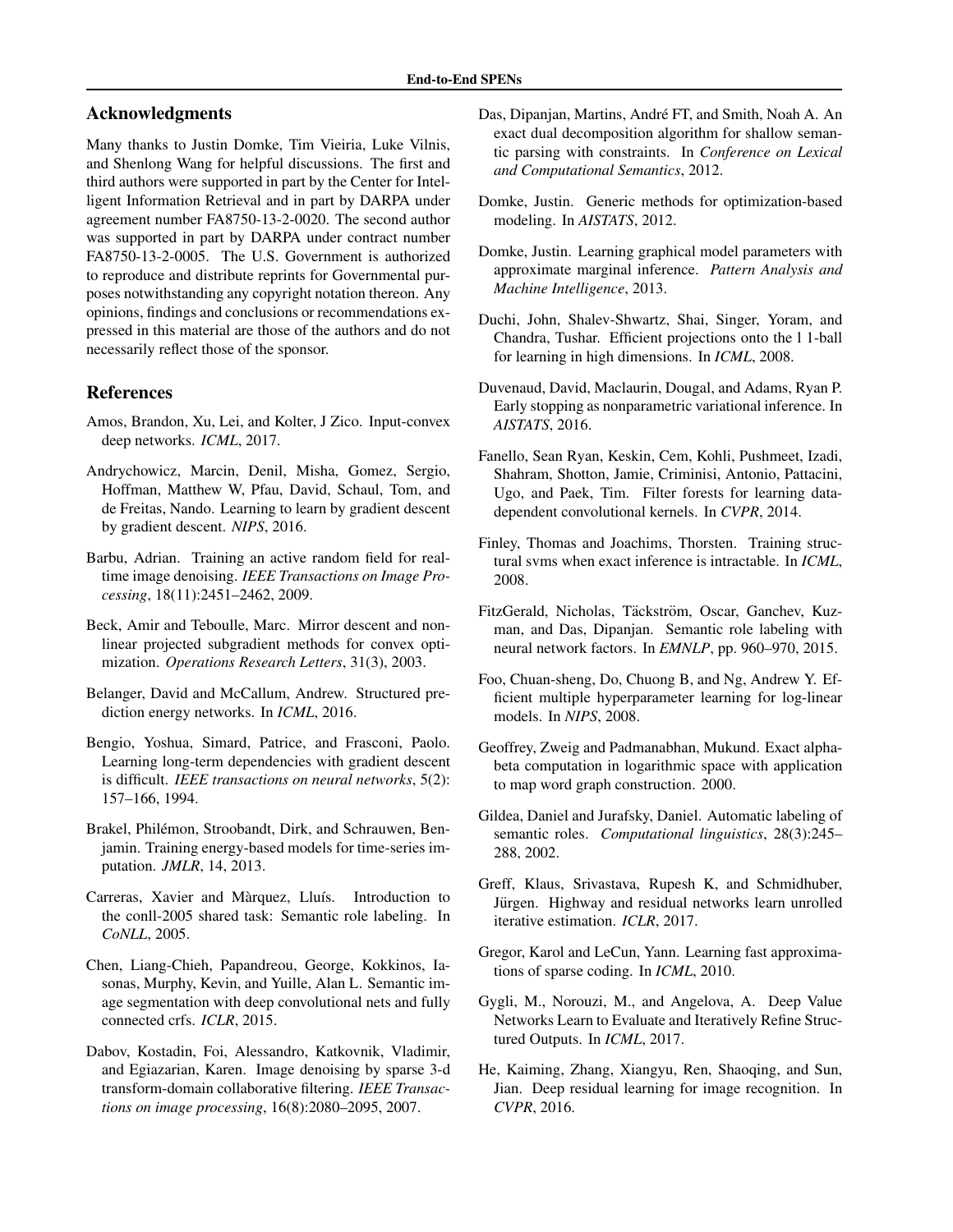- <span id="page-9-0"></span>Hershey, John R, Roux, Jonathan Le, and Weninger, Felix. Deep unfolding: Model-based inspiration of novel deep architectures. *arXiv preprint arXiv:1409.2574*, 2014.
- Hinton, Geoffrey, Osindero, Simon, Welling, Max, and Teh, Yee-Whye. Unsupervised discovery of nonlinear structure using contrastive backpropagation. *Cognitive science*, 30(4):725–731, 2006.
- Hoang, Cong Duy Vu, Haffari, Gholamreza, and Cohn, Trevor. Decoding as continuous optimization in neural machine translation. *arXiv preprint:1701.02854*, 2017.
- Hochreiter, Sepp and Schmidhuber, Jürgen. Long shortterm memory. *Neural computation*, 1997.
- Kingma, Diederik and Ba, Jimmy. Adam: A method for stochastic optimization. *ICLR*, 2015.
- Koller, Daphne and Friedman, Nir. *Probabilistic graphical models: principles and techniques*. MIT press, 2009.
- Kschischang, Frank R, Frey, Brendan J, and Loeliger, H-A. Factor graphs and the sum-product algorithm. *IEEE Transactions on information theory*, 47(2):498– 519, 2001.
- Lacoste-Julien, Simon, Jaggi, Martin, Schmidt, Mark, and Pletscher, Patrick. Block-coordinate frank-wolfe optimization for structural svms. *arXiv preprint arXiv:1207.4747*, 2012.
- Lafferty, John, McCallum, Andrew, and Pereira, Fernando. Conditional random fields: Probabilistic models for segmenting and labeling sequence data. In *ICML*, 2001.
- LeCun, Yann, Chopra, Sumit, Hadsell, Raia, Ranzato, M, and Huang, F. A tutorial on energy-based learning. *Predicting Structured Data*, 1, 2006.
- Lewis, Bil. Debugging backwards in time. *arXiv preprint cs/0310016*, 2003.
- Li, Yujia and Zemel, Richard S. Mean-field networks. *ICML Workshop on Learning Tractable Probabilistic Models*, 2014.
- Liu, Dong C and Nocedal, Jorge. On the limited memory bfgs method for large scale optimization. *Mathematical programming*, 45(1):503–528, 1989.
- Maclaurin, Dougal, Duvenaud, David, and Adams, Ryan P. Gradient-based hyperparameter optimization through reversible learning. In *ICML*, 2015.
- Martins, André FT, Figeuiredo, Mario AT, Aguiar, Pedro MQ, Smith, Noah A, and Xing, Eric P. An augmented lagrangian approach to constrained map inference. In *ICML*, 2011.
- Metz, Luke, Poole, Ben, Pfau, David, and Sohl-Dickstein, Jascha. Unrolled generative adversarial networks. *ICLR*, 2017.
- Mikolov, Tomas, Sutskever, Ilya, Chen, Kai, Corrado, Greg S, and Dean, Jeff. Distributed representations of words and phrases and their compositionality. In *NIPS*, 2013.
- Mnih, Andriy and Hinton, Geoffrey. Learning nonlinear constraints with contrastive backpropagation. In *IJCNN*, 2005.
- Newcombe, Richard A, Izadi, Shahram, Hilliges, Otmar, Molyneaux, David, Kim, David, Davison, Andrew J, Kohi, Pushmeet, Shotton, Jamie, Hodges, Steve, and Fitzgibbon, Andrew. Kinectfusion: Real-time dense surface mapping and tracking. In *IEEE international symposium on Mixed and augmented reality*, 2011.
- Ngiam, Jiquan, Chen, Zhenghao, Koh, Pang W, and Ng, Andrew Y. Learning deep energy models. In *ICML*, 2011.
- Pearlmutter, Barak A. Fast exact multiplication by the hessian. *Neural computation*, 6(1):147–160, 1994.
- Punyakanok, Vasin, Roth, Dan, and Yih, Wen-tau. The importance of syntactic parsing and inference in semantic role labeling. *Computational Linguistics*, 34, 2008.
- Roth, Stefan and Black, Michael J. Fields of experts: A framework for learning image priors. In *CVPR*, 2005.
- Samuel, Kegan GG and Tappen, Marshall F. Learning optimized map estimates in continuously-valued mrf models. In *CVPR*, 2009.
- Schmidt, Uwe, Gao, Qi, and Roth, Stefan. A generative perspective on mrfs in low-level vision. In *CVPR*, 2010.
- Srivastava, Rupesh K, Greff, Klaus, and Schmidhuber, Jürgen. Training very deep networks. In *NIPS*, 2015.
- Stoyanov, Veselin, Ropson, Alexander, and Eisner, Jason. Empirical risk minimization of graphical model parameters given approximate inference, decoding, and model structure. In *AISTATS*, 2011.
- Sun, Jian and Tappen, Marshall F. Learning non-local range markov random field for image restoration. In *CVPR*, 2011.
- Sutskever, Ilya, Vinyals, Oriol, and Le, Quoc V. Sequence to sequence learning with neural networks. In *NIPS*, 2014.
- Täckström, Oscar, Ganchev, Kuzman, and Das, Dipanjan. Efficient inference and structured learning for semantic role labeling. *TACL*, 2015.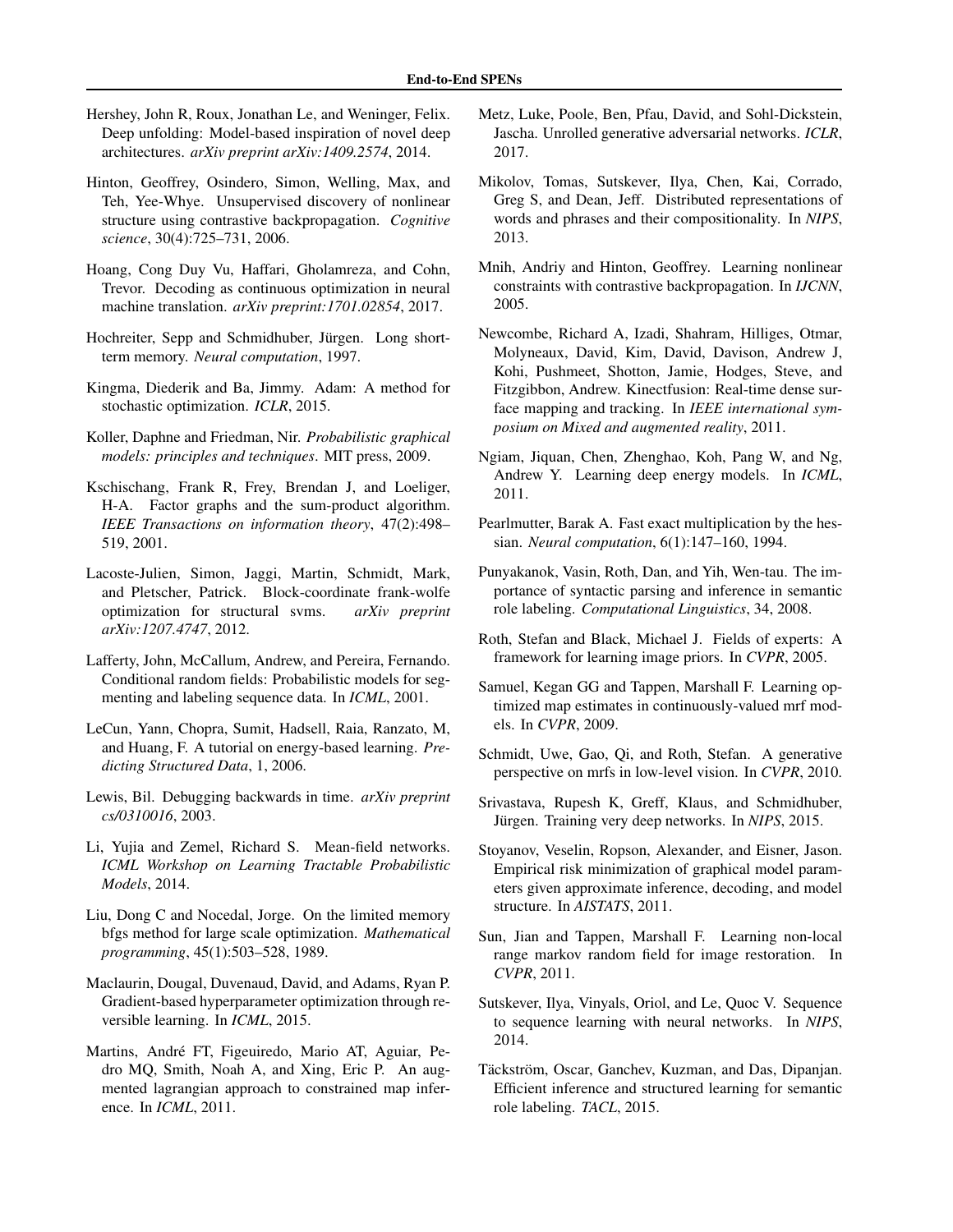- <span id="page-10-0"></span>Tappen, Marshall F, Liu, Ce, Adelson, Edward H, and Freeman, William T. Learning gaussian conditional random fields for low-level vision. In *CVPR*, 2007.
- Taskar, B., Guestrin, C., and Koller, D. Max-margin Markov networks. *NIPS*, 2004.
- Tompson, Jonathan J, Jain, Arjun, LeCun, Yann, and Bregler, Christoph. Joint training of a convolutional network and a graphical model for human pose estimation. In *Advances in neural information processing systems*, pp. 1799–1807, 2014.
- Tsochantaridis, Ioannis, Hofmann, Thomas, Joachims, Thorsten, and Altun, Yasemin. Support vector machine learning for interdependent and structured output spaces. In *ICML*, 2004.
- Vilnis, Luke, Belanger, David, Sheldon, Daniel, and Mc-Callum, Andrew. Bethe projections for non-local inference. *UAI*, 2015.
- Vincent, Pascal. A connection between score matching and denoising autoencoders. *Neural Computation*, 2011.
- Wang, Shenlong, Schwing, Alex, and Urtasun, Raquel. Efficient inference of continuous markov random fields with polynomial potentials. In *NIPS*, 2014.
- Wang, Shenlong, Fidler, Sanja, and Urtasun, Raquel. Proximal deep structured models. In *NIPS*, 2016.
- Zhai, Shuangfei, Cheng, Yu, Lu, Weining, and Zhang, Zhongfei. Deep structured energy based models for anomaly detection. In *ICML*, 2016.
- Zheng, Shuai, Jayasumana, Sadeep, Romera-Paredes, Bernardino, Vineet, Vibhav, Su, Zhizhong, Du, Dalong, Huang, Chang, and Torr, Philip HS. Conditional random fields as recurrent neural networks. In *ICCV*, 2015.
- Zhou, Jie and Xu, Wei. End-to-end learning of semantic role labeling using recurrent neural networks. In *ACL*, 2015.